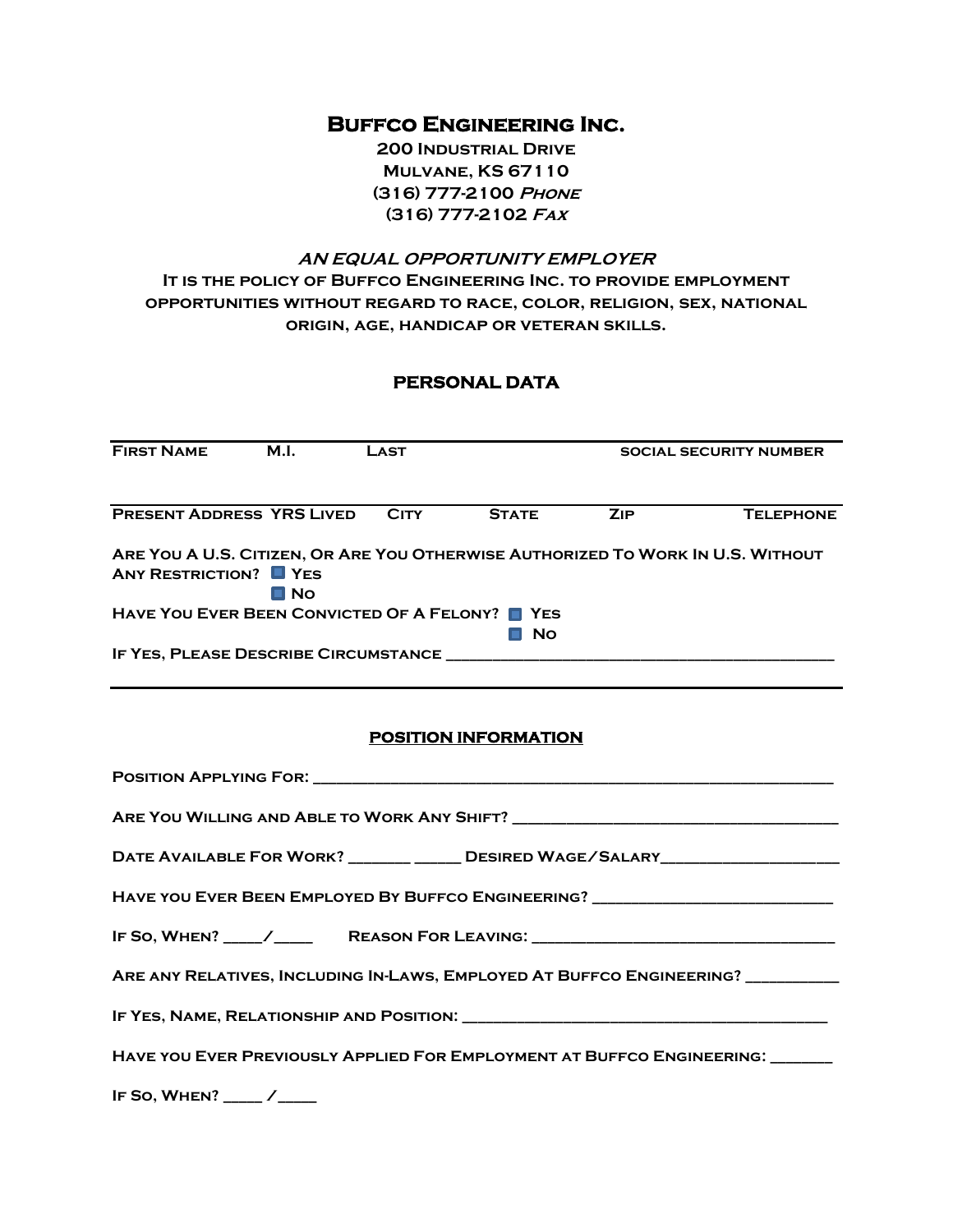| <b>EDUCATION</b>   |                 |                                             |                                  |              |
|--------------------|-----------------|---------------------------------------------|----------------------------------|--------------|
| <b>SCHOOL NAME</b> | <b>LOCATION</b> | <b>YEARS</b><br><b>ATTENDED</b><br>MTH./YR. | <b>DEGREE</b><br><b>RECEIVED</b> | <b>MAJOR</b> |
|                    |                 |                                             |                                  |              |
|                    |                 |                                             |                                  |              |
|                    |                 |                                             |                                  |              |
|                    |                 |                                             |                                  |              |

**Other Training, Certification or Licenses Held? \_\_\_\_\_\_\_\_\_\_\_\_\_\_\_\_\_\_\_\_\_\_\_\_\_\_\_\_\_\_\_\_\_\_\_\_\_\_**

**Other Qualifications Relevant To Position: \_\_\_\_\_\_\_\_\_\_\_\_\_\_\_\_\_\_\_\_\_\_\_\_\_\_\_\_\_\_\_\_\_\_\_\_\_\_\_\_\_\_\_\_**

## **EMPLOYMENT HISTORY**

**(Fill In Above Each Line)** 

**Important: Starting with your present or most recent employer, list in consecutive order ALL employment and periods of unemployment for the past ten years. Additional employment may be listed on a separate page(s) if necessary.** 

#### **PRESENT OR MOST RECENT EMPLOYER**

| <b>FULL NAME OF COMPANY</b>     | <b>TELEPHONE</b> | <b>SALARY-BEGIN/END</b> | <b>EMPLOYED FROM/TO</b>   |
|---------------------------------|------------------|-------------------------|---------------------------|
| <b>STREET ADDRESS</b>           | <b>CITY</b>      | <b>STATE</b>            | <b>ZIP CODE</b>           |
| <b>NAME/TITLE OF SUPERVISOR</b> |                  |                         | <b>REASON FOR LEAVING</b> |
| <b>TITLE OF YOUR POSITION</b>   |                  |                         | <b>DEPARTMENT</b>         |

**DUTIES**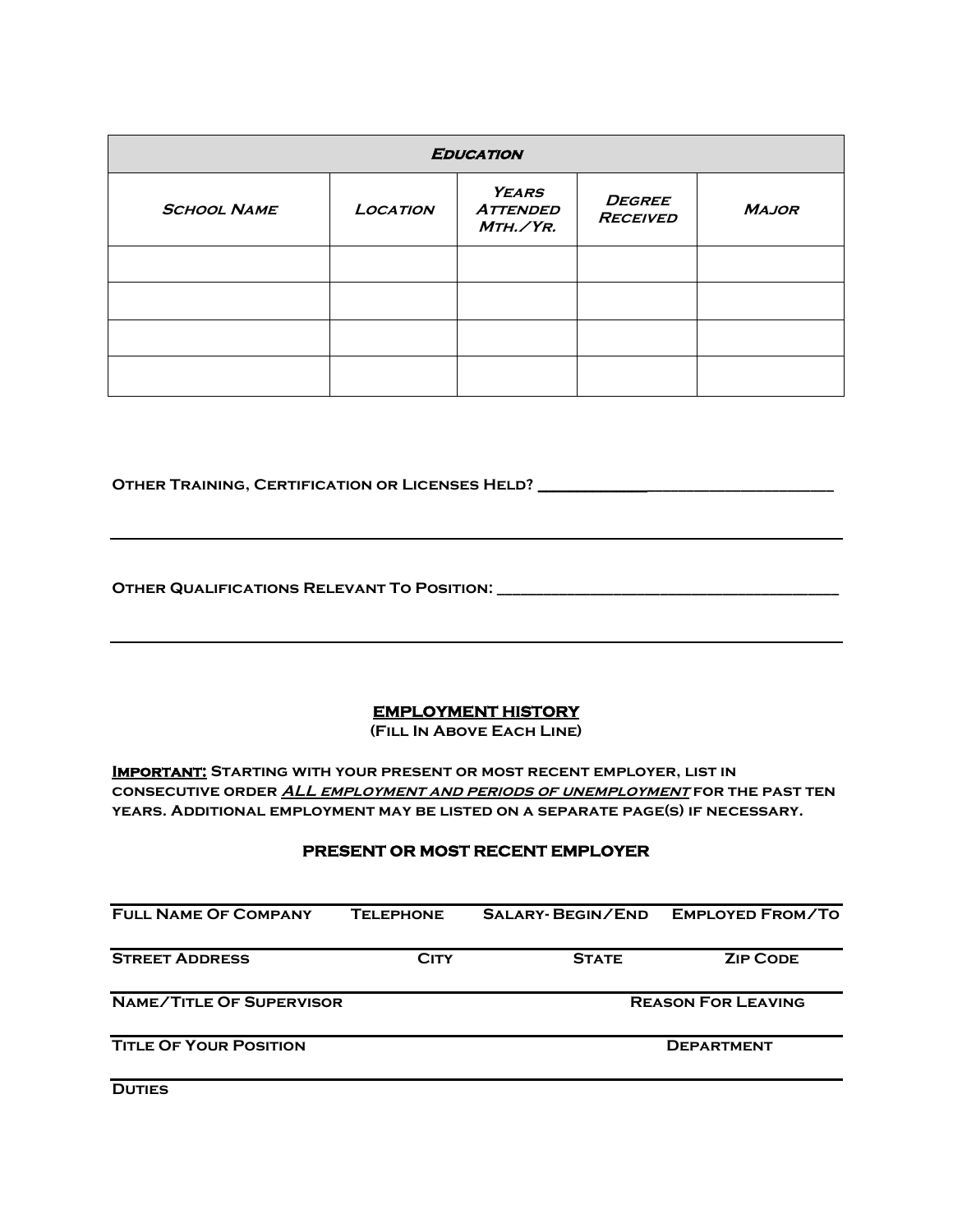### **PREVIOUS EMPLOYER(S)**

| <b>FULL NAME OF COMPANY</b>     | <b>TELEPHONE</b> |                             | SALARY- BEGIN/END EMPLOYED FROM/TO |  |  |
|---------------------------------|------------------|-----------------------------|------------------------------------|--|--|
| <b>STREET ADDRESS</b>           | <b>CITY</b>      | <b>STATE</b>                | <b>ZIP CODE</b>                    |  |  |
| <b>NAME/TITLE OF SUPERVISOR</b> |                  |                             | <b>REASON FOR LEAVING</b>          |  |  |
| <b>TITLE OF YOUR POSITION</b>   |                  |                             | <b>DEPARTMENT</b>                  |  |  |
| <b>DUTIES</b>                   |                  |                             |                                    |  |  |
|                                 |                  | <b>PREVIOUS EMPLOYER(S)</b> |                                    |  |  |
| <b>FULL NAME OF COMPANY</b>     | <b>TELEPHONE</b> | <b>SALARY- BEGIN/END</b>    | <b>EMPLOYED FROM/TO</b>            |  |  |
| <b>STREET ADDRESS</b>           | <b>CITY</b>      | <b>STATE</b>                | <b>ZIP CODE</b>                    |  |  |
| <b>NAME/TITLE OF SUPERVISOR</b> |                  |                             | <b>REASON FOR LEAVING</b>          |  |  |
| <b>TITLE OF YOUR POSITION</b>   |                  |                             | <b>DEPARTMENT</b>                  |  |  |
| <b>DUTIES</b>                   |                  |                             |                                    |  |  |
|                                 |                  | <b>PREVIOUS EMPLOYER(S)</b> |                                    |  |  |
| <b>FULL NAME OF COMPANY</b>     | <b>TELEPHONE</b> |                             | SALARY- BEGIN/END EMPLOYED FROM/TO |  |  |
| <b>STREET ADDRESS</b>           | <b>CITY</b>      | <b>STATE</b>                | <b>ZIP CODE</b>                    |  |  |
| <b>NAME/TITLE OF SUPERVISOR</b> |                  |                             | <b>REASON FOR LEAVING</b>          |  |  |
| <b>TITLE OF YOUR POSITION</b>   |                  |                             | <b>DEPARTMENT</b>                  |  |  |
| <b>DUTIES</b>                   |                  |                             |                                    |  |  |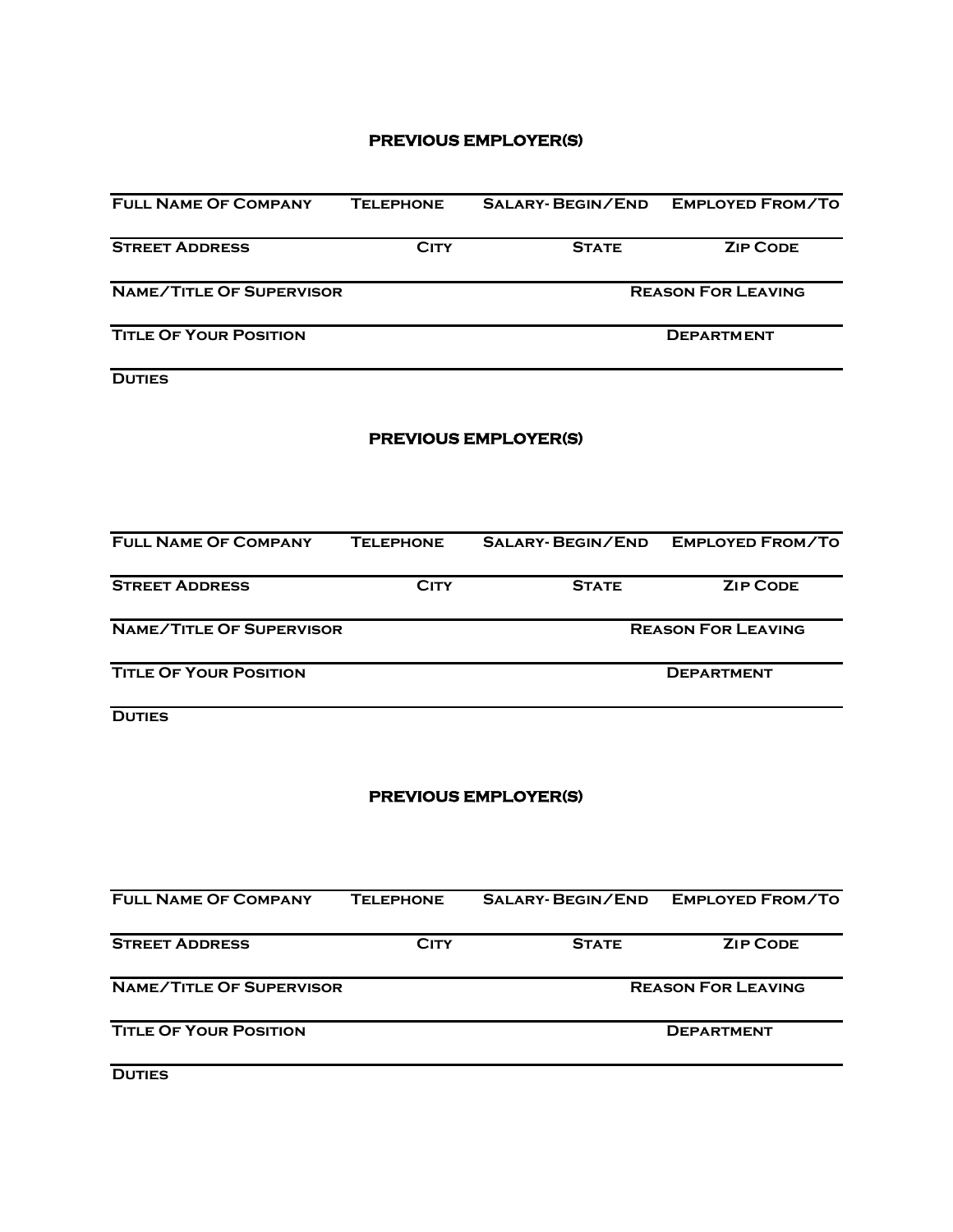| v<br>___<br>____<br>v |  |
|-----------------------|--|
|-----------------------|--|

| <b>INDICATE EXPERIENCE IN YEARS AND MONTHS FOR EACH APPLICABLE AREA:</b>                                                                                                                               |  |                                                                                       |  |  |  |
|--------------------------------------------------------------------------------------------------------------------------------------------------------------------------------------------------------|--|---------------------------------------------------------------------------------------|--|--|--|
|                                                                                                                                                                                                        |  |                                                                                       |  |  |  |
|                                                                                                                                                                                                        |  |                                                                                       |  |  |  |
|                                                                                                                                                                                                        |  | ASSEMBLY WORK __________________ ESTIMATING _______________ PROCUREMENT _____________ |  |  |  |
|                                                                                                                                                                                                        |  | CUSTOMER SERVICE _______________ CMM _______________ INSPECTION _______________       |  |  |  |
| LIST ANY OTHER SKILLS YOU THINK MAY BE OF VALUE TO BUFFCO ENGINEERING, SUCH AS<br>PROGRAMMING, ABILITY TO READ ENGINEERING DRAWINGS, ETC.<br><u> 1989 - John Stone, Amerikaansk politiker (* 1908)</u> |  |                                                                                       |  |  |  |
|                                                                                                                                                                                                        |  |                                                                                       |  |  |  |
|                                                                                                                                                                                                        |  |                                                                                       |  |  |  |

## **MISCELLANEOUS INFORMATION**

**Do You Have A Valid Driver's License? \_\_\_\_ Number\_\_\_\_\_\_ST\_\_\_\_\_Exp. Date\_\_\_\_\_\_\_\_\_\_\_\_**

**Important: If applying for shop manufacturing position please be prepared to be given a task to perform. Keep in consideration the position you're applying for and please dress appropriately. All applicants may be subject to drug screen and background check.**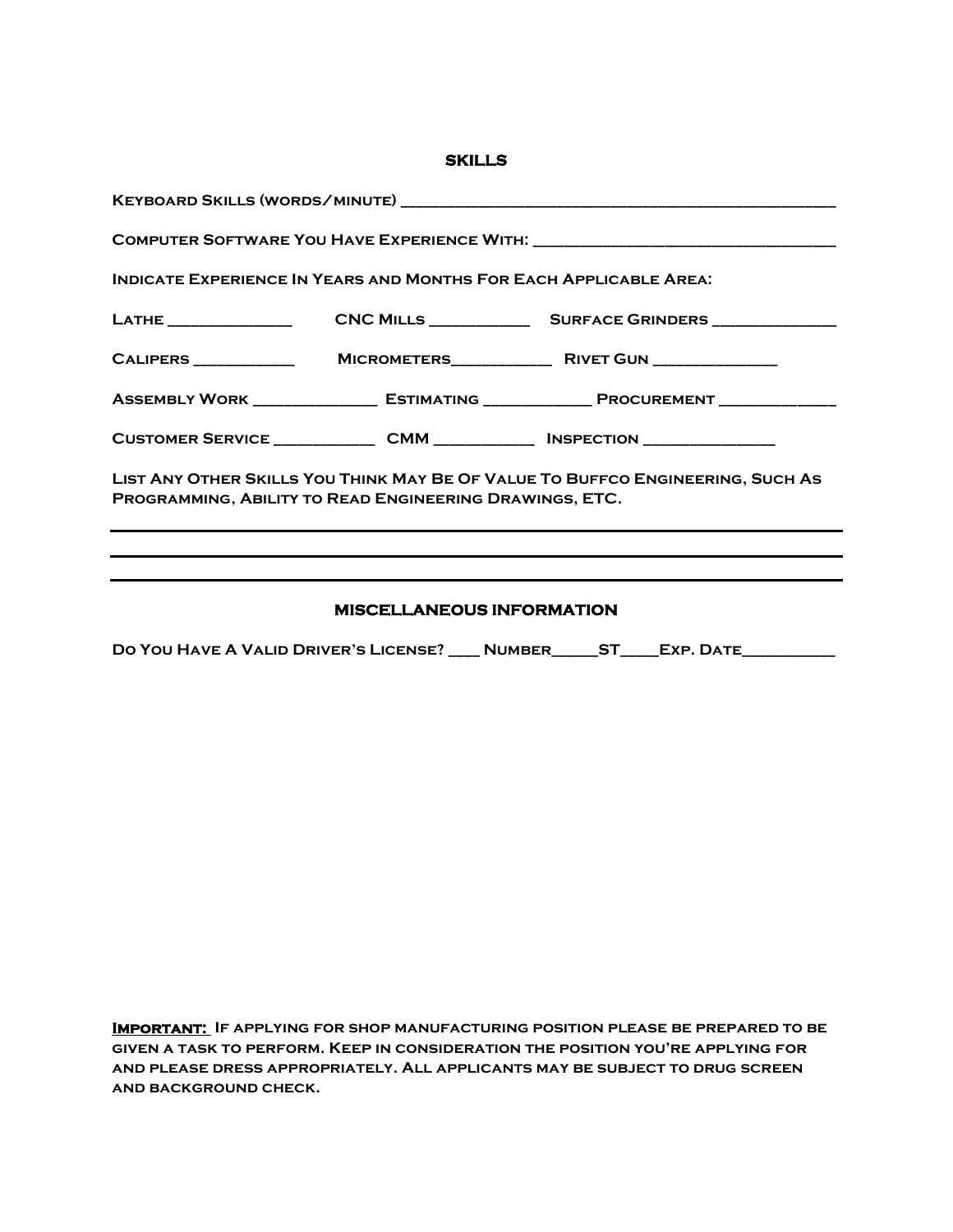#### **MILITARY SERVICE AND STATUS**

**Branch Of Service: \_\_\_\_\_\_\_\_\_\_\_\_\_\_\_\_\_\_ Military Occupation\_\_\_\_\_\_\_\_\_\_\_\_\_\_\_\_\_\_\_\_\_\_\_\_\_\_\_\_\_**

**Length of Active Duty (Month/Year) DATE OF ENTRY:**   $\blacksquare$  / **RANK AT TIME OF SEPARATION:** DATE OF **SEPARATION:** /

**Note: Final processing prior to employment will require a review of the original or a copy of your military discharge and/or a review of your dd form 214.** 

#### **APPLICANTS CERTIFICATION AND AGREEMENT**

**I Hereby Certify that my answers to the foregoing questions are true and complete and that I have not knowingly withheld any facts, circumstances or other information that would, if disclosed, affect my application. I further understand that any false or misleading statement or omission of pertinent information will result in the rejection of my application, or in dismissal if discovered subsequent to my employment.** 

**I Hereby Affirm that by execution of the application, I acknowledge that Buffco Engineering has disclosed to me that an investigative consumer report, including information as to my character, general reputation, personal characteristic, and mode of living may be made; and that I , upon written request to Buffco Engineering made within a reasonable time after the date of this application, may obtain a complete and accurate disclosure of the nature and scope of the investigation requested.** 

**I Hereby Authorize Buffco Engineering to request, and I ALSO AUTHORIZE AND REQUEST each former employer, school attended and each person, firm, or corporation given as references above, to furnish at any time, any information which may be sought concerning me and my work habits, character or skill, and any other data required, whether in connection with this application or for purposes of complying with surety company requirements or otherwise.** 

**I Hereby Affirm that by submitting this application I agree to medical evaluations and/or examination, including tests for the presence of illegal drugs or alcohol, prior to and during employment, within a time period prescribed by Buffco Engineering and as often as directed during employment.** 

**I Hereby Authorize the medical examiner to disclose to Buffco Engineering any and all finding and conclusions arrived at in any examination performed either prior to employment or during employment.**